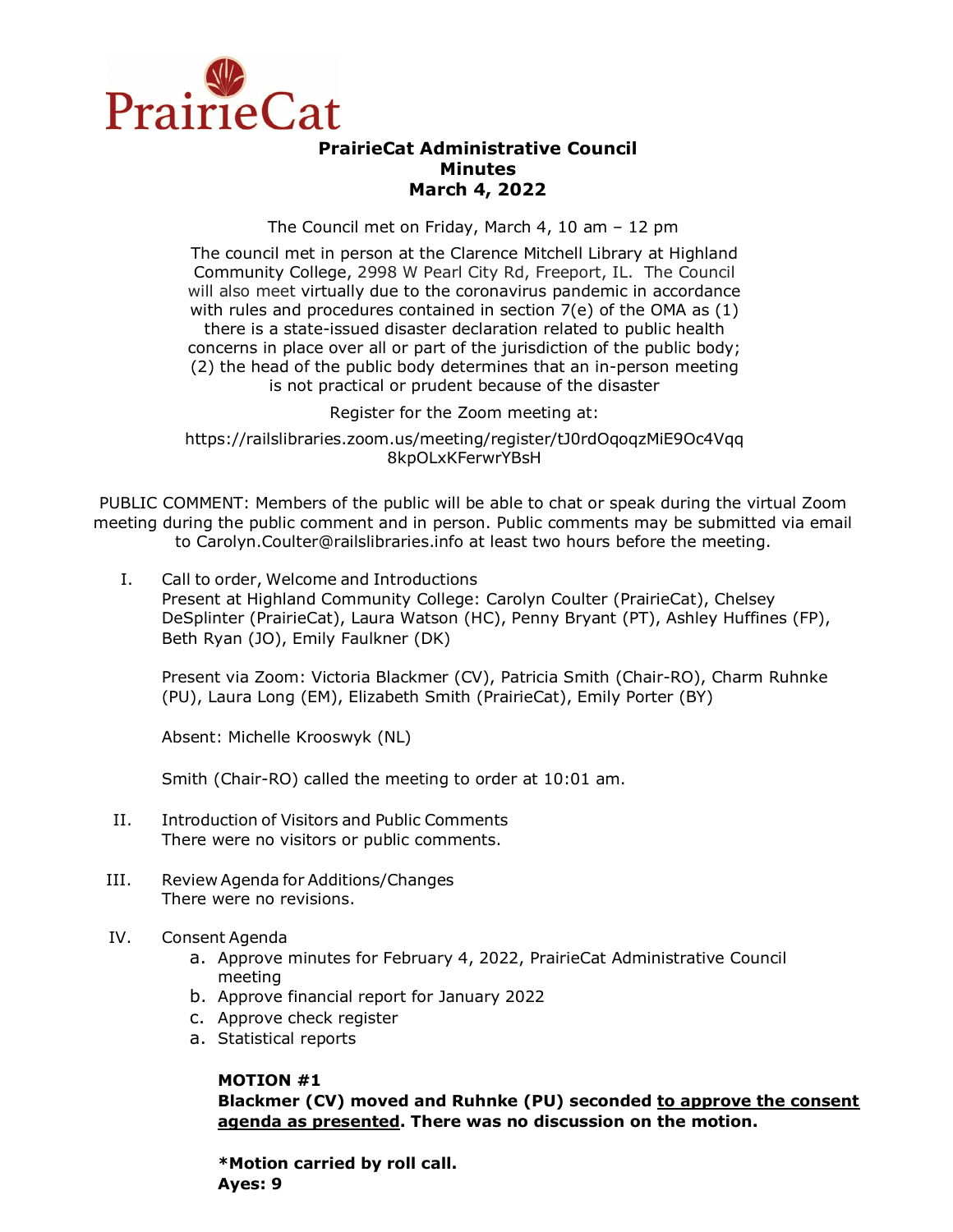## **Nayes: 0 Abstentions: 0 Discussion:**

- V. Membership Update
	- a. Membership Level eligibility report

Coulter (PrairieCat) shared the annual eligibility report. Those highlighted in green are eligible for Union List or above. The yellow highlights qualify for Basic Online membership or above. Those in blue text are in a membership level above what they qualify for. There are quite a few members who could downgrade from Basic Online to Union List. There are also a few who could downgrade from Fully Participating to Basic Online. Coulter suggested re-examining the requirement levels to see if they need to be adjusted.

b. Compliance Report

Smith (PrairieCat) showed the compliance report for Spring. The areas we are looking at are to see if members are maintaining their OCLC membership, they are lending and borrowing materials, adding items, and have at least one staff member who is item entry certified. Smith noted the members who are out of compliance. The majority are Union List schools. You will notice Smith's notes to the sides. The light orange highlighted members have legitimate reasons for not being compliant. The yellow highlights are recommended to receive a compliance letter followed by a site visit or, at least, a phone call. Smith explained staffing shortages/turnover is a common problem among many of these noncompliant libraries.

Porter (BY) said she has had some meetings with the library at the school in Byron and they have hired a Director of Education Resources who will oversee all the school libraries. Hopefully there will be more momentum with Byron Schools. Porter also mentioned she had talked to a board member of Winnebago Library, Gary Brown, and they would be interested in seeing a proposal and seeing the benefits of being a PrairieCat member. Coulter (PrairieCat) stated she quoted Winnebago Library in 2018, and she will reach out to them again.

c. Annual PrairieCat report for members

Smith (PrairieCat) reviewed the Annual report for FY21. This is a snapshot of what PrairieCat has done and has provided to the membership during the year. This will be posted and sent out later today or Monday. We will not be doing a Return On Investment for individual libraries this year. With the use of TalentLMS, there would only be an additional couple of stats for each library. Also, Jason Jensen (PrairieCat) created a new Return On Investment report which assigns value to items circulated, etcetera. To avoid confusion, we are simply referring to this as the Annual Report.

d. Discussion, potential Durand CUSD Union List membership

Coulter (PrairieCat) informed the Council that Durand Schools reached out to PrairieCat and are interested in rejoining. They were Union List members and left in 2015-2016. The librarian would like to join as a Union List member again. They only have 529 students. However, they have a small village library that they partner with that potentially boosts their patronage to over 1600, which puts them above the UL level. This is a reciprocal borrowing agreement between the school and the village library; the village library is not a RAILS member. Would there be any concerns with quoting them as UL? Coulter will also quote a Basic Online membership, just to show what more she can get with an upgraded membership level. Ruhnke (PU) is ok with quoting them as Union List. The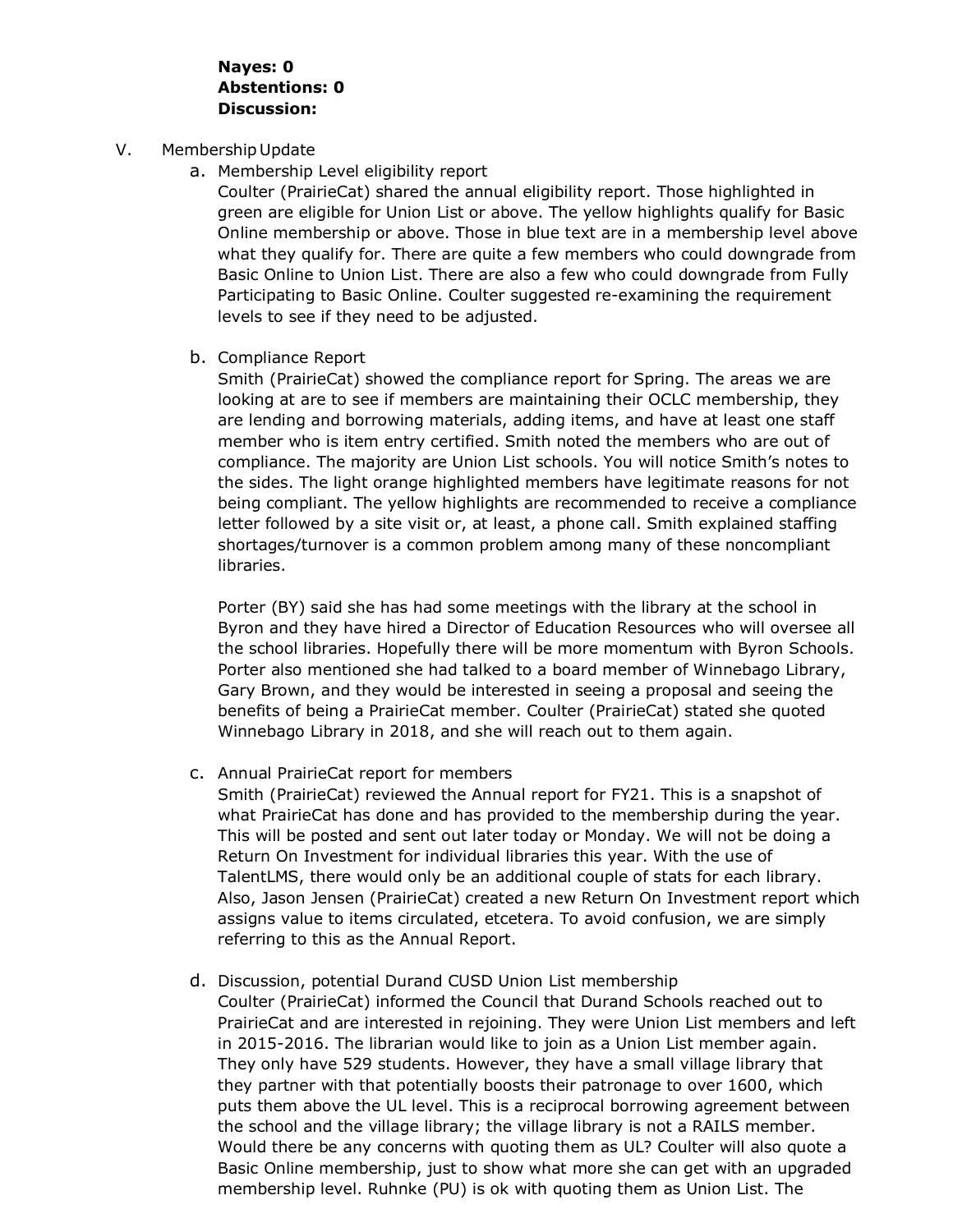Council agrees to quote Durand Schools for a Union List membership.

**e.** Approve for Delegates Assembly, Mt. Carroll IGA for upgrade from UL to BO

## **MOTION #2**

## **Faulkner (DK) moved and Watson (HC) seconded to approve Mt. Carroll IGA for upgrade from Union List to Basic Online for Delegates Assembly. There was no discussion on the motion.**

**Motion carried by roll call. Ayes: 10 Nayes: 0 Abstentions: 0 Discussion:**

Coulter (PrairieCat) stated she sent an email about an RFI from RAILS. There is a desire to do some analysis for the need of a statewide ILS. We need a nonpartisan, third party to analyze the idea of a statewide ILS. The LLSAP Sustainability Working Group (LSWG) has reached out to Carson Block, Marshall Breeding, and one more person for this evaluation. During the last LSWG meeting, Heartland commented that if anyone would like to join Share, send in your numbers and they will quote you to join. RSA and PrairieCat did not respond. Coulter wants the Council to be aware that this offer was presented. PrairieCat is on the cusp of signing another five-year contract with Innovative in July, if we wanted to consider something like this, it would take more than a couple of years to figure out the benefits of a move like this and whether it is even a possibility. Watson (HC) said this does not seem like an offer worth considering. It seems like they need us more than we need them. Coulter gave her opinion saying the statewide ILS analysis needs to be done. Separately, the offer to join Share is not going to be beneficial to PrairieCat. Council agrees we are not interested in giving Heartland numbers for Share.

Coulter also stated she received a FOIA request. Seneca Public Library has requested all the checks from PrairieCat from 2006. PrairieCat did not become an entity until 2010. Our accountant, Sharon Swanson, looked back and there are only 26 checks written to Seneca Public Library in that time. Coulter is waiting for a response from the lawyer about what needs to be sent, actual copies of the checks, in which the account information would have to be redacted from the checks, a time-consuming feat, or if we can give a check listing with information, which will take no time at all. Coulter said PrairieCat will proceed once we hear back from the lawyer.

Coulter mentioned an email from Innoavtive. Our eCommerce system leverages PayPal PayFlow. PayPal PayFlow is being upgraded for security reasons to PayPal PayFlow with online checkout screens. We can do this, however, our members with self-checks who use eCommerce would have to upgrade to a Comprise system in order for it to work. This could be an issue for some libraries. PrairieCat will be sending out more information when we know more.

#### VI. Administrative Issues

a. Appoint nominating committee for FY23 Administrative Council elections Coulter (PrairieCat) relayed information about the upcoming Administrative Council Elections. In Fiscal Year 23 Faulkner's (DK) term is up, but she is eligible to run again, Porter's (BY) term is up, and she is not eligible to run again. Smith (RO) and Watson's (HC) terms are also up, but both are eligible to run again.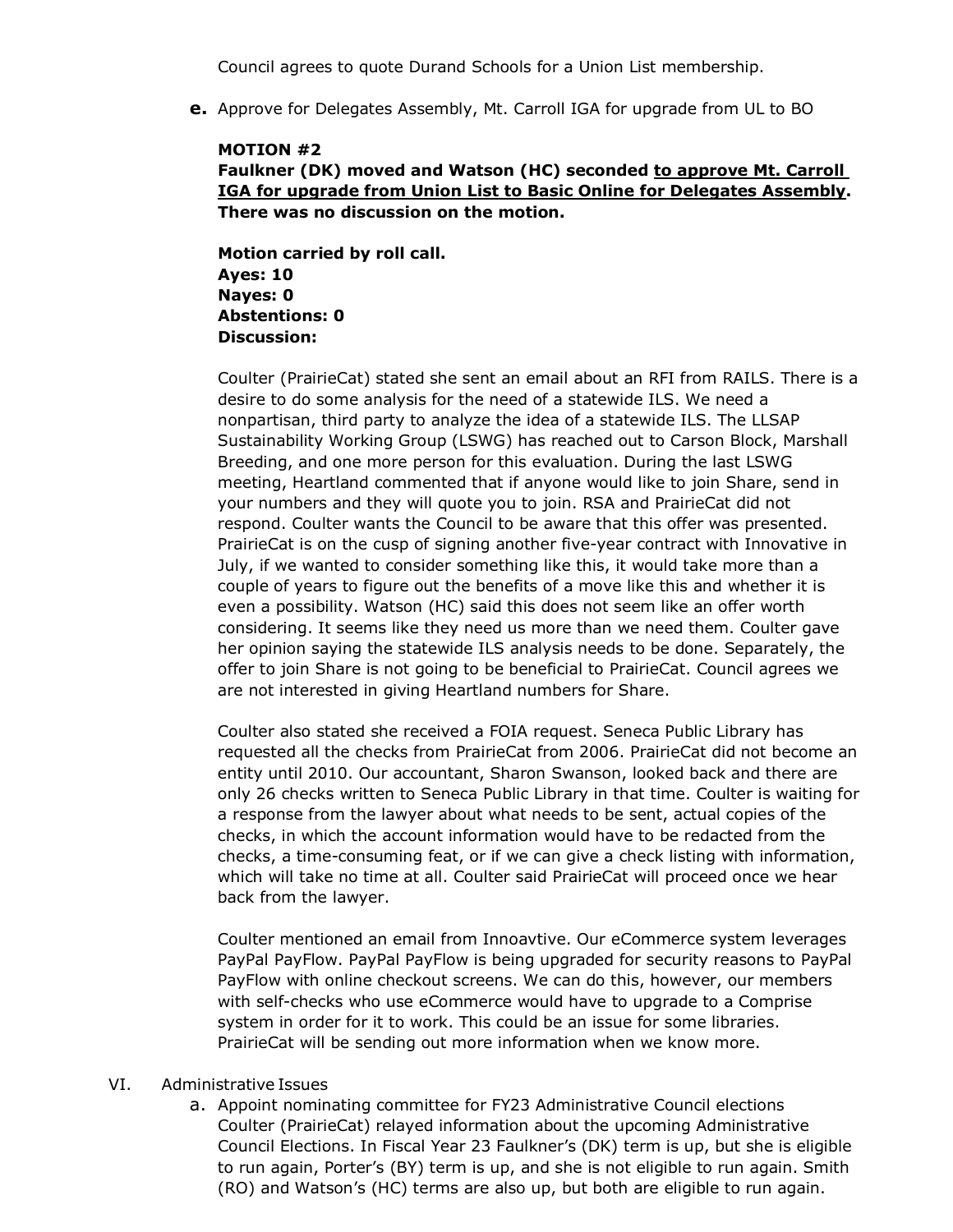Coulter said we need to appoint a nominating committee to help gather candidates to run in the FY23 election. Usually, this committee is made up of two to three people who will not be running in the election. Blackmer (CV) and Ryan (JO) volunteered for the committee.

b. Discussion, long term disability insurance FY23

Coulter (PrairieCat) stated that IMRF does provide long-term disability benefits for members who have been in their system over 12 months. Right now, we provide short- and long-term disability through Guardian. In Fiscal Year 23, we would like to drop long-term disability with Guardian since it is covered by IMRF. We would keep short-term disability. If we did this, we would be saving \$2559. Short-term costs us \$3800, but has covered our employees in the past and remains beneficial to the staff. The difference between IMRF's long-term disability and Guardian's is the elimination period. Guardian has a 90-day elimination period, which is usually covered by short-term disability prior to claiming long-term. IMRF has a 30-day elimination period. Coulter continued that we have one employee who would not be covered under IMRF until January 2023. Is the Council ok with changing this in July even if one employee will not be covered until January? Faulkner (DK) said, yes, as a new employee, there is usually a waiting period for benefits. The Council agreed to drop Guardian longterm disability for FY23.

**c.** Discussion, Bolingbrook car (sell or retain)

Coulter (PrairieCat) said PrairieCat has two vehicles. The van that is based in Coal Valley and a Ford Taurus in Bolingbrook. The Taurus is rarely used. As most of you know, used car prices are very high. It is a 2015 Taurus with 51,600 miles. According to Blue Book, its trade in value is \$9-\$10,000, but the selling price is \$10,200–\$12,200. Ryan (JO) stated that it is prime time to sell a car. Coulter said it would be cheaper to pay the staff out of Bolingbrook mileage if they did have to travel. Faulkner (DK) agreed and said if the Bolingbrook employees needed to, they could also rent a car. Coulter asked for a motion to sell the Ford Taurus.

#### **MOTION #3**

**Porter (BY) moved and Blackmer (CV) seconded to approve selling the Ford Taurus in Bolingbrook. There was no discussion on the motion.** 

**Motion carried by roll call. Ayes: 10 Nayes: 0 Abstentions: 0 Discussion: Ruhnke (PU) asked if it would be cheaper to move the car to Coal Valley? Coulter responded that it is not needed because we have the van in Coal Valley that can haul more people and all our meeting supplies.**

Coulter mentioned RAILS removed masks mandates for their buildings, but they have not decided on in-person meetings. We hope to be able to meet in their buildings soon. With lower COVID cases, it is possible they could reconsider their vaccine mandates. If they do, Coulter will bring it back to this governing body to discuss. Faulkner (DK) asked about the emergency declaration in regard to inperson quorum? Coulter replied that it expires on Saturday so we will probably have to start meeting in person. However, the courts said that if a governing body deems it unsafe, the meeting is allowed to meet virtually and not be in violation of OMA.